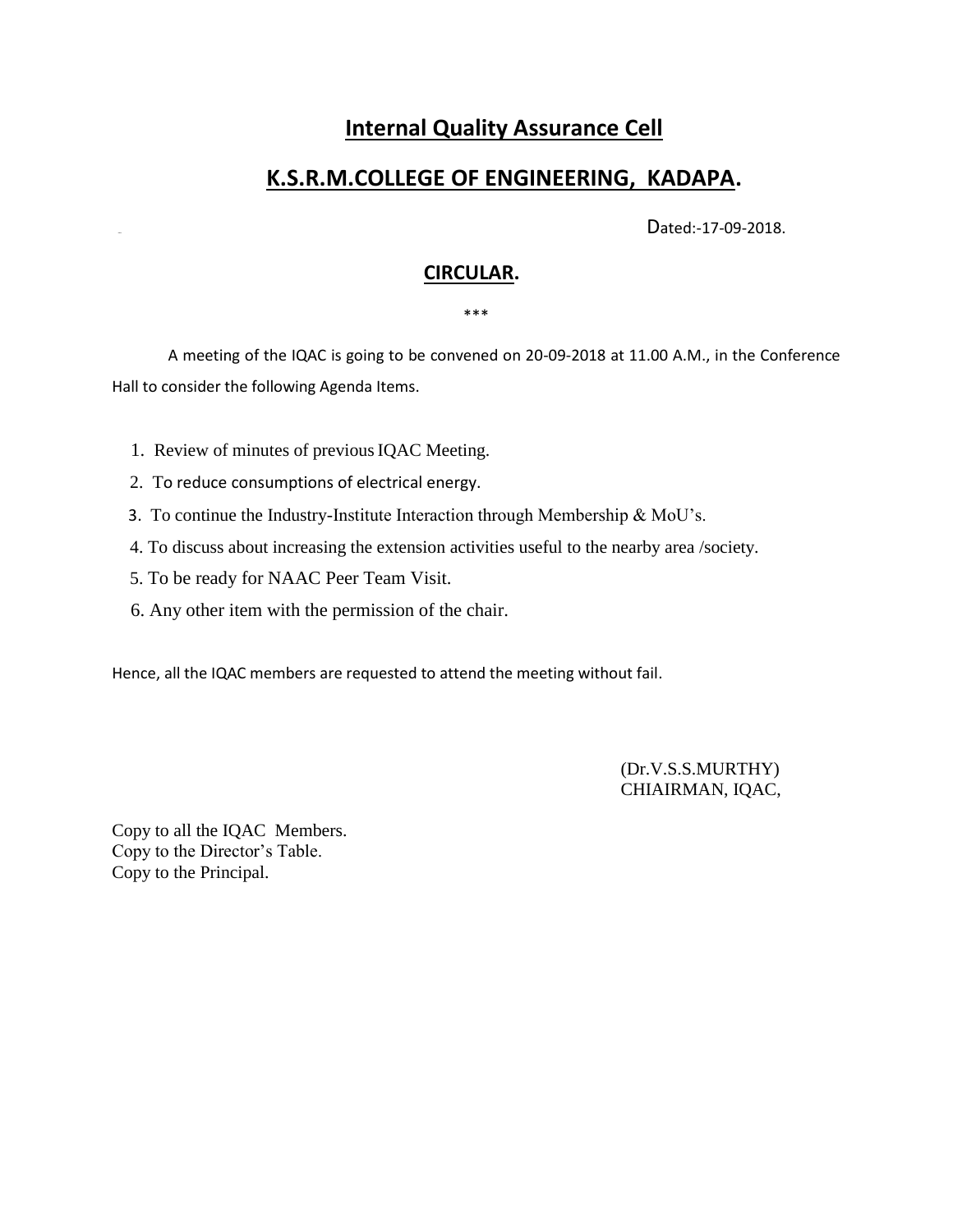## K.S.R.M.COLLEGE OF ENGINEERING: KADAPA MINUTES OF THE MEETING OF IQAC.

\*\*\* Date:-20-09-2018.

During the course of the IQAC meeting held on 20-09-2018 at 11.00 a.m., in the Conference Hall, the following members were present:-

| 1. Dr. V.S.S. Murthy, Prof & Principal.                 | Chairperson. |
|---------------------------------------------------------|--------------|
| 2. Prof. G. Sreenivasa Reddy, Professor, CE Dept.       | Member.      |
| 3. Dr. I. Sreevani, Associate Professor, Chemistry      | Member.      |
| 4. Prof. M.V. Narayana, ECE Dept.                       | Member.      |
| 5. Dr D.Ravikanth, Professor, ME Dept.                  | Member.      |
| 6. Sri M. Bhaskar Reddy, Associate Professor, EEE Dept. | Member.      |
| 7. Dr. V. Lokeswara Reddy, Professor, CSE Dept.         | Member.      |
| 8. Sri R. Rama Krishna Reddy, Associate Prof. ME Dept   | Member.      |
| 9. Mr. B.V.S.S. Sai, II Year Mech., Engg., Student      | Member.      |
| 10. Sri Harikishore Reddy, Industrialist.               | Member.      |
| 11. Dr. G. Hemalatha, Prof., ECE Dept.,                 | Coordinator. |
|                                                         |              |

At the outset the coordinator, IQAC welcomed Hon'ble Chairman and the members of the IQAC requested Hon'ble Chairman to initiate.

Hon'ble Chairman also welcomed all the members of the IQAC.

 During the Course of the Meeting the IQAC Committee has resolved the Agenda Items as follows.

#### **1. Review of minutes of previous IQAC Meeting.**

IQAC coordinator discussed the minutes of previous IQAC meeting held on 31-03-2018.

#### **2. To reduce consumptions of electrical energy.**

Committee suggested that eco-friendly measure should take in campus in order to reduce consumption of electrical energy. Incandescent light bulbs and fluorescent tube-lights are to be replaced by cost effective, high efficient LEDs. Energy conservation can be achieved by optimum usage of lights and electrical appliances only when needed.

#### **3. To continue the Industry-Institute Interaction through Membership & MoU's.**

Dean, CRI, raised the point towards enhancement of the Industry-Institute Interactions by increasing memberships and MoUs. This will be useful for students as well as for Institutional overall growth. It is decided to increase the activities to be initiated for Industry Interaction.